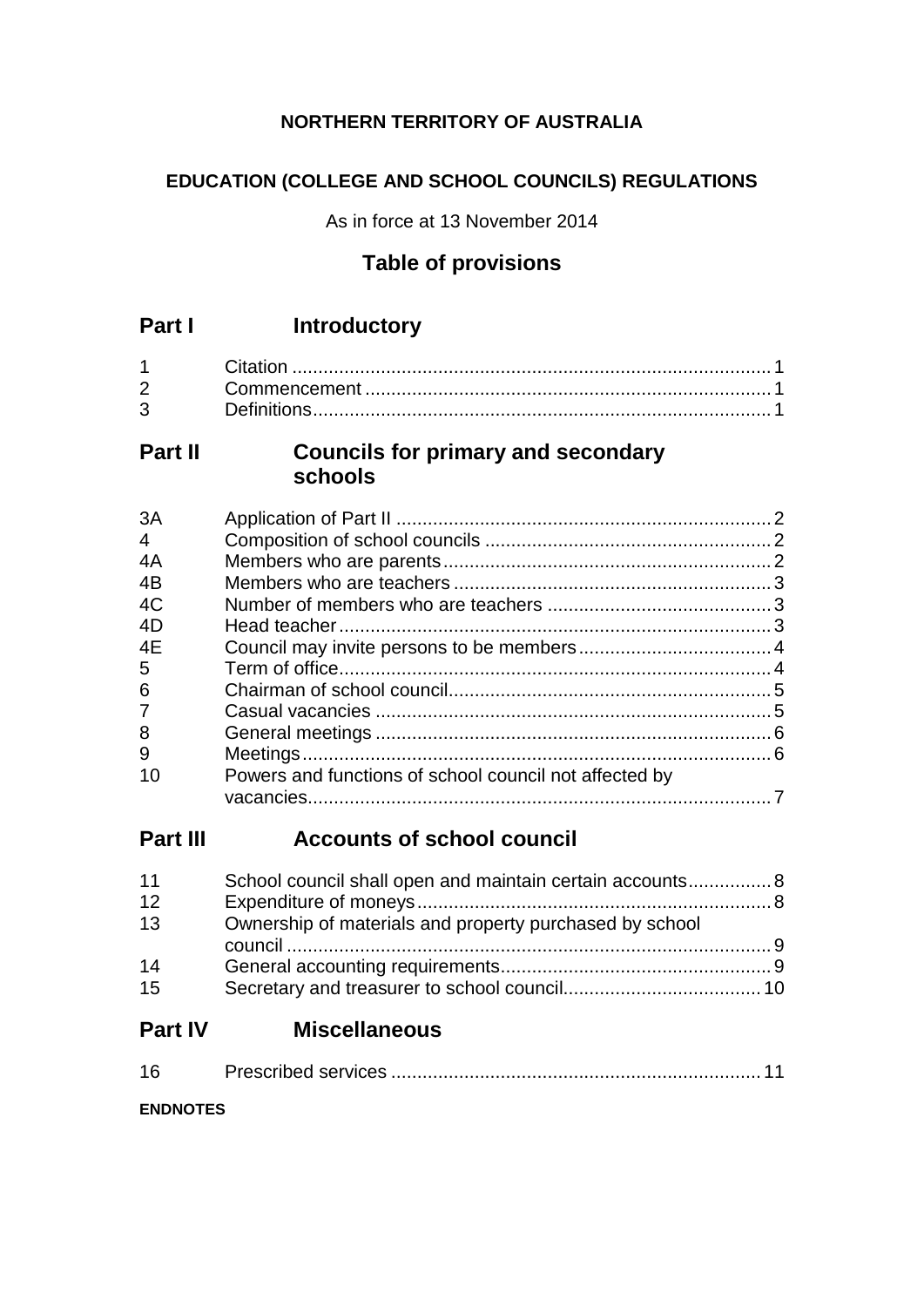## **NORTHERN TERRITORY OF AUSTRALIA**

As in force at 13 November 2014 \_\_\_\_\_\_\_\_\_\_\_\_\_\_\_\_\_\_\_\_

\_\_\_\_\_\_\_\_\_\_\_\_\_\_\_\_\_\_\_\_

### **EDUCATION (COLLEGE AND SCHOOL COUNCILS) REGULATIONS**

#### **Regulations under the** *Education Act*

#### **Part I Introductory**

#### **1 Citation**

These Regulations may be cited as the *Education (College and School Councils) Regulations*.

#### **2 Commencement**

These Regulations shall come into operation on the commencement of the *Education Amendment Act 1982*.

#### **3 Definitions**

In these Regulations, unless the contrary intention appears:

*account* means an account referred to in regulation 11(1).

*invited member* means a person who has been invited to be a member, and who has accepted the invitation.

*member*, in relation to a school council, means a member of the school council.

*pre-school organisation* means the organisation or body, if any, of parents and teachers of children who have not attained the age of 6 years, and who attend the pre-school of a primary school for which a school council has been established.

*school council* means a school council established under section 71(1) of the Act and, in respect of the definition of *School Council Official Account* and regulations 11, 12, 13 and 14, includes a school management council and a group school management council established under section 71(5) of the Act.

*School Council Official Account*, in relation to a school council, means the school council's account referred to in regulation 11(1)(a).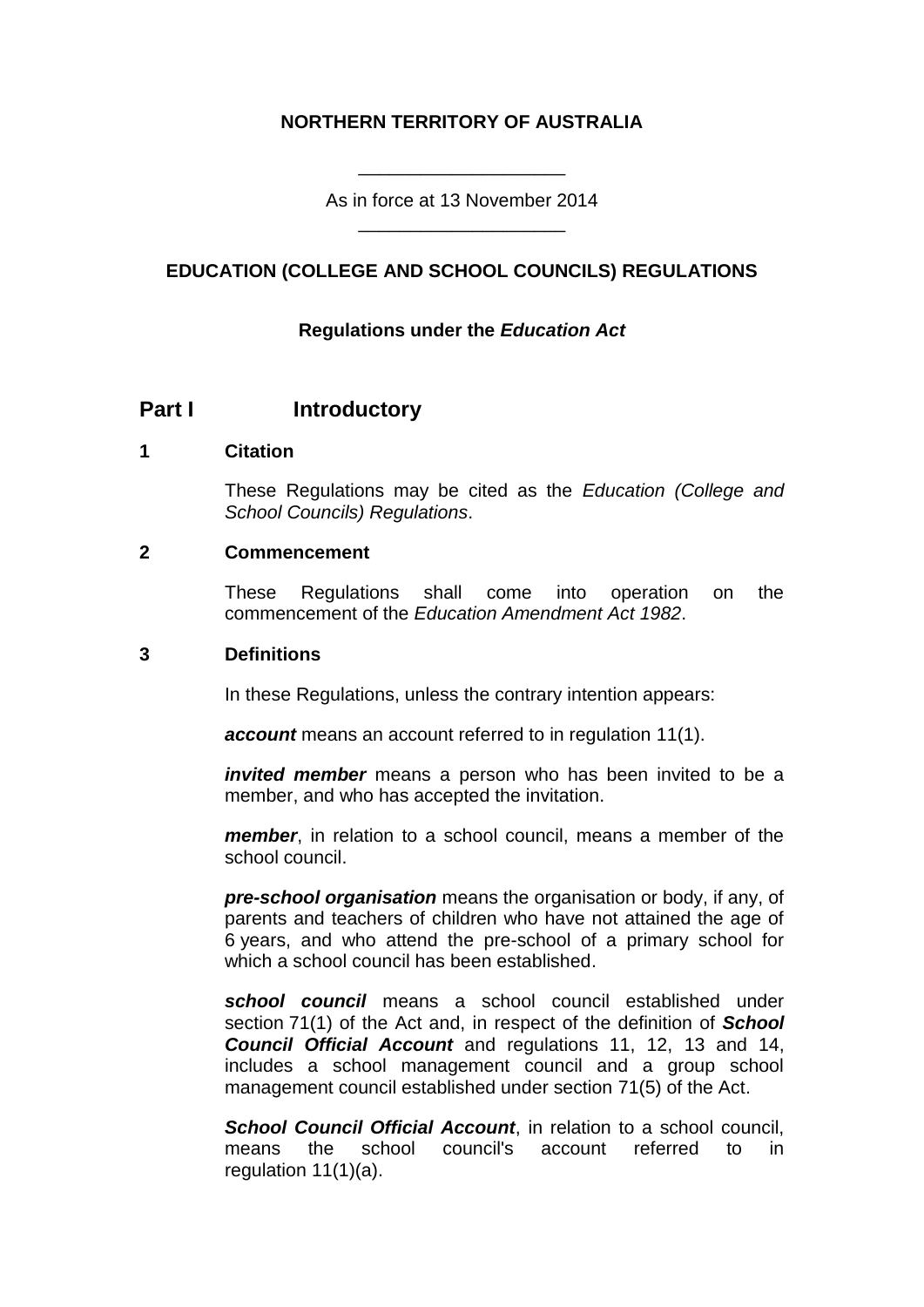# **Part II Councils for primary and secondary schools**

### **3A Application of Part II**

This Part applies to school councils established for Government schools other than post-school institutions.

#### **4 Composition of school councils**

- (1) For the purposes of section 71(3) of the Act, the composition of a school council of a Government school is to be in accordance with this regulation.
- (2) A school council is, unless otherwise approved by the Minister, to consist of not less than 5, but not more than 19, members.
- (3) The number of members of a school council is to be specified in the constitution of the school council.
- (4) A school council is to consist of the following members or class of members:
	- (a) subject to regulation 4A, parents of students who attend the Government school, elected to office by the parents of the students attending the Government school;
	- (b) subject to regulation 4B, teachers who teach at the Government school (but not the head teacher), elected to office by the teachers teaching at the Government school;
	- (c) where the Government school provides secondary education and the constitution of the school council provides for student representation on the school council, not more than 2 students elected to office by students who attend the school from amongst themselves;
	- (d) the head teacher of the Government school;
	- (e) where the Government school is a school providing primary education which has a pre-school organisation, a member of the pre-school organisation.
- (5) In subregulation (4), *the Government school* means the Government school for which a school council is established.

#### **4A Members who are parents**

(1) The number of members holding office under regulation 4(4)(a) must not be less than half the number of members of the school council.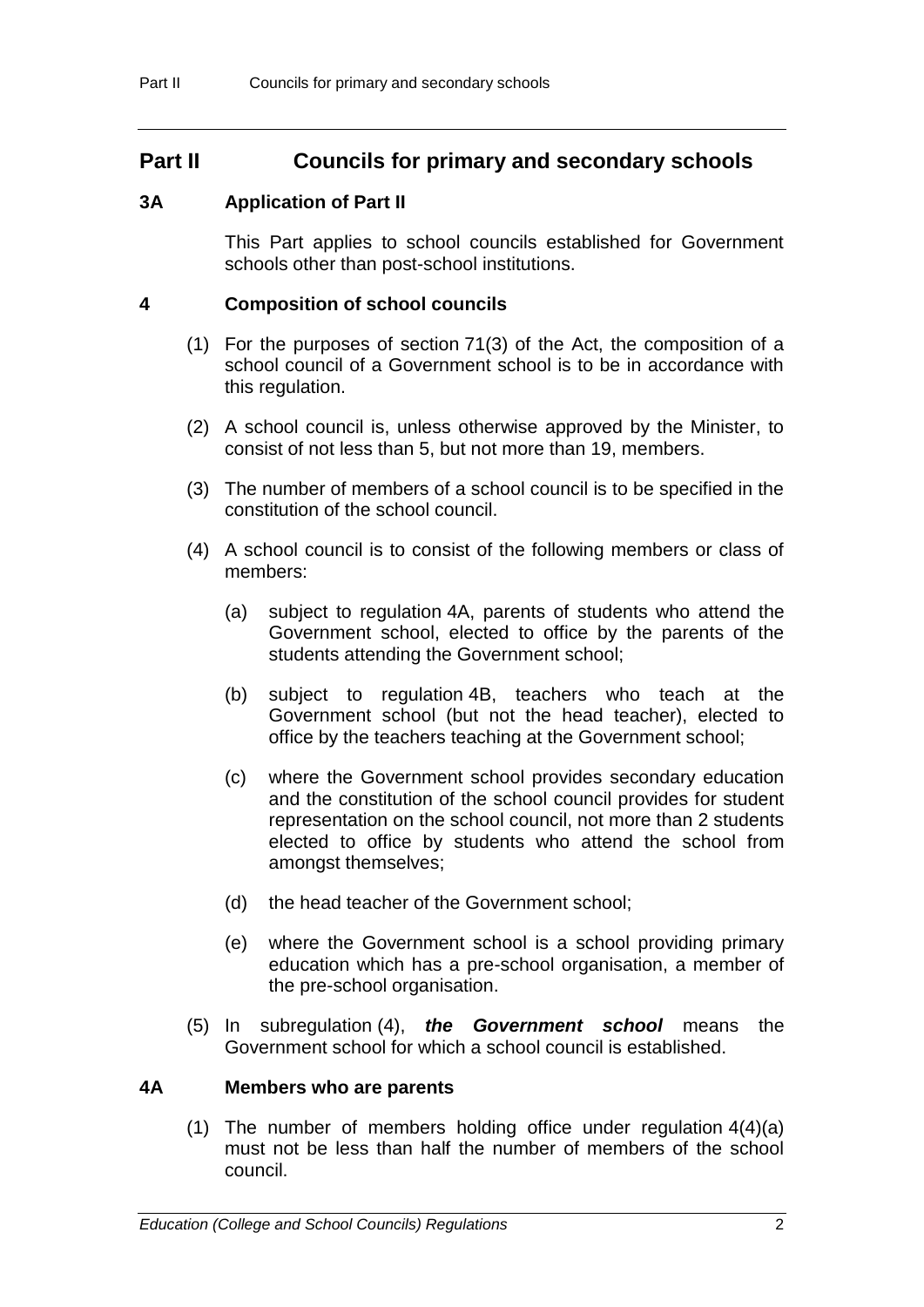- (2) A person is not eligible to be a member under regulation 4(4)(a) unless the person:
	- (a) subject to subregulation (3), has a child who is a student attending the Government school; and
	- (b) is not a teacher teaching at, or the head teacher of, the Government school.
- (3) In the case of a Government school which provides only secondary education for the years 11 and 12, a member holding office under regulation 4(4)(a) whose child ceases to be a student attending the Government school:
	- (a) where the child ceases to be a student attending the Government school during the member's term of office, may continue in office until the expiry of that term; and
	- (b) notwithstanding regulation 5(4), may hold office for not more than 2 consecutive terms of office.
- (4) A person must not hold office as a member under regulation 4(4)(a) and (e) contemporaneously.

#### **4B Members who are teachers**

- (1) A person is not eligible to be a member under regulation 4(4)(b) unless the person is a teacher teaching at the Government school.
- (2) A person shall not hold office as a member under regulation 4(4)(b) and (e) contemporaneously.

#### **4C Number of members who are teachers**

The number of members of the school council who are teachers teaching at, or the head teacher of, any Government school (but not including the member under regulation 4(4)(d)) must not be more than one-third of the number of members of the school council.

#### **4D Head teacher**

The head teacher of a Government school is to, subject to the direction of the Secretary, inform and advise the school council in respect of the Government school on any matter before it.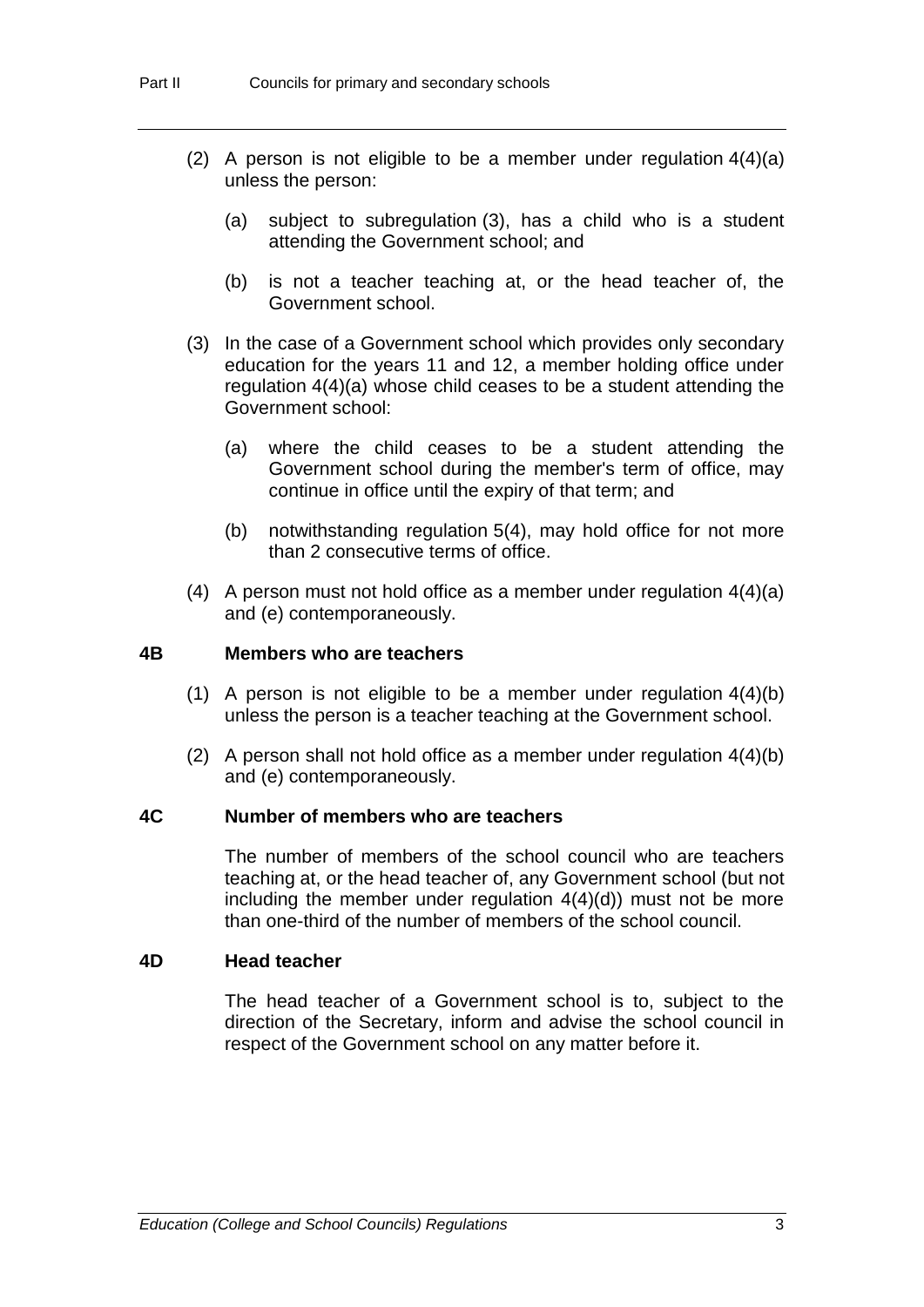#### **4E Council may invite persons to be members**

- (1) A school council may invite any one or more of the following persons to be a member of the school council:
	- (a) not more than 3 persons who the school council considers to have special qualifications, knowledge or experience which will be able to assist the school council in the exercise and performance of its functions by the giving of information or advice;
	- (b) the member of the Legislative Assembly for the electoral division in which the Government school is situated;
	- (c) one person nominated by the local government council for the area in which the Government school for which the school council is established is situated.
- (2) A school council must not invite a person who is an employee within the meaning of the *Public Sector Employment and Management Act* who is employed as a teacher (including a head teacher) in a school to be a member under subregulation (1).

#### **5 Term of office**

- (1) Subject to subregulation (3) and regulation 7, a member referred to in regulation 4(4)(a), (b) and (c) shall hold office for a term of 2 years, and a member referred to in regulation 4(4)(e) for a term of one year.
- (2) A person who becomes an invited member of a school council pursuant to regulation 4E shall hold office for 2 years or, in the case of a person becoming an invited member by virtue of regulation 4E(1)(a) or (b), for 2 years or such shorter period as the council determines, and shall be eligible to become an invited member for a further term.
- (3) Where a school council is first established, one-half of its members referred to in subregulation (1) shall retire at the end of their first year of office (for the purposes of this subregulation, *one-half* shall, if the total number of members referred to is uneven, mean the integer nearest to but not more than one-half of the number of such members).
- (4) A member shall not hold office for more than 3 consecutive terms of office.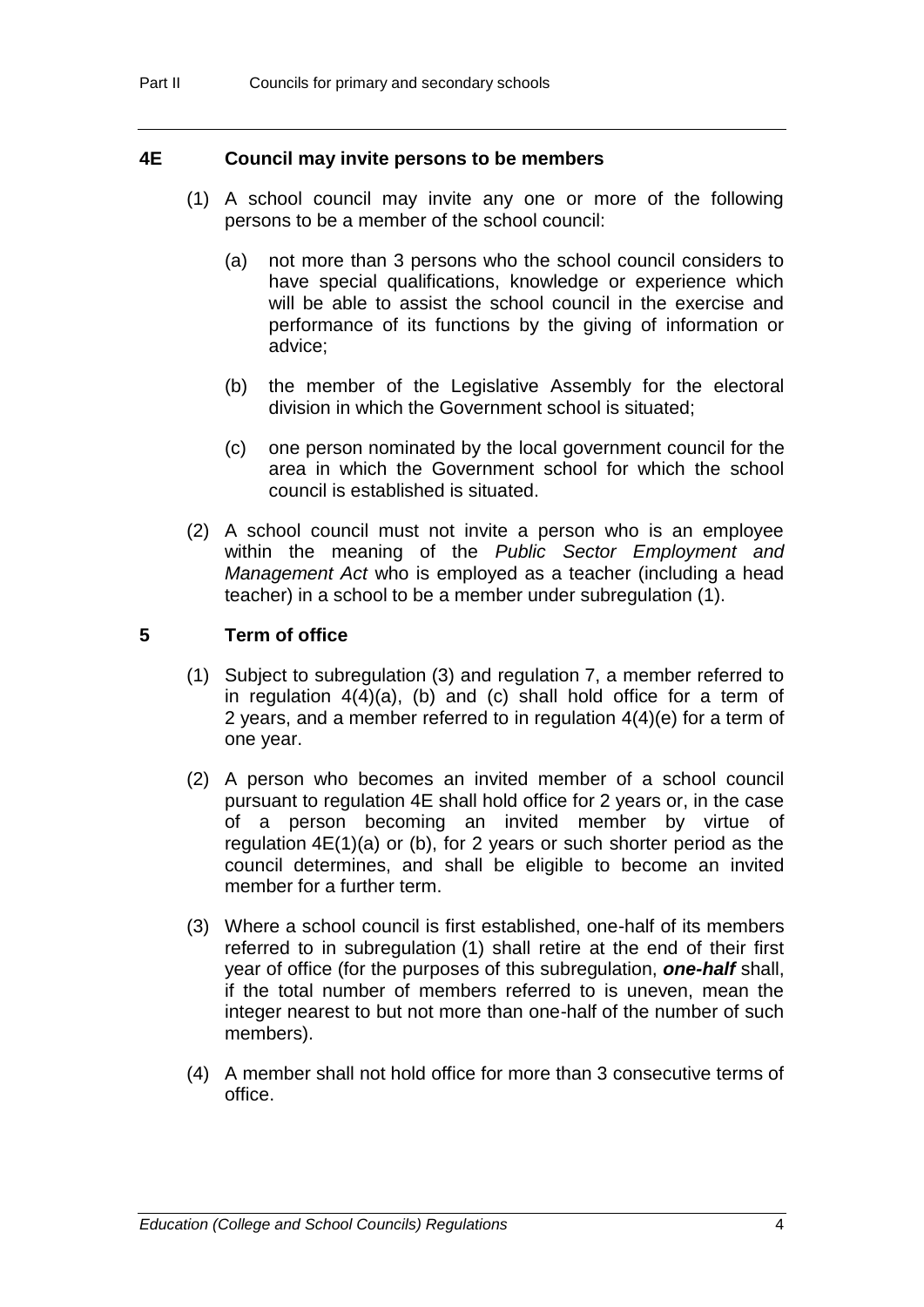#### **6 Chairman of school council**

- (1) Subject to regulation 9(1), a school council shall, as the occasion requires, appoint one of its members referred to in regulation 4(4)(a) (other than a member who is a teacher, head teacher or an acting head teacher at any Government school) to be its Chairman.
- (2) Subject to subregulation (4), a member appointed under subregulation (1) shall hold office as Chairman of the school council for the remainder of his term of office as a member.
- (3) A member appointed under subregulation (1) may resign his office as Chairman of the school council by writing signed by him and delivered to the Secretary.
- (4) Where a person appointed under subregulation (1) ceases to hold office as a member of the school council before the expiration of his term of office as a member, he shall thereupon cease to hold office as Chairman.
- (5) Subject to regulation 5(4), a Chairman of a school council is eligible to be reappointed as Chairman of the school council.

#### **7 Casual vacancies**

- (1) The Minister may remove a member from office where the member:
	- (a) is absent, without good cause, from 3 consecutive meetings of the school council;
	- (b) is convicted of an offence which, in the opinion of the Minister, is such as to make him unsuitable to remain a member; or
	- (c) is physically or mentally incapacitated to such an extent that he is incapable of carrying out his duties as a member.
- (2) The office of a member shall become vacant where:
	- (a) he dies;
	- (b) his term of office expires;
	- (ba) he is no longer eligible to hold office;
	- (c) other than where he is the Chairman of a school council, he resigns by notice in writing given to the Chairman of the school council; or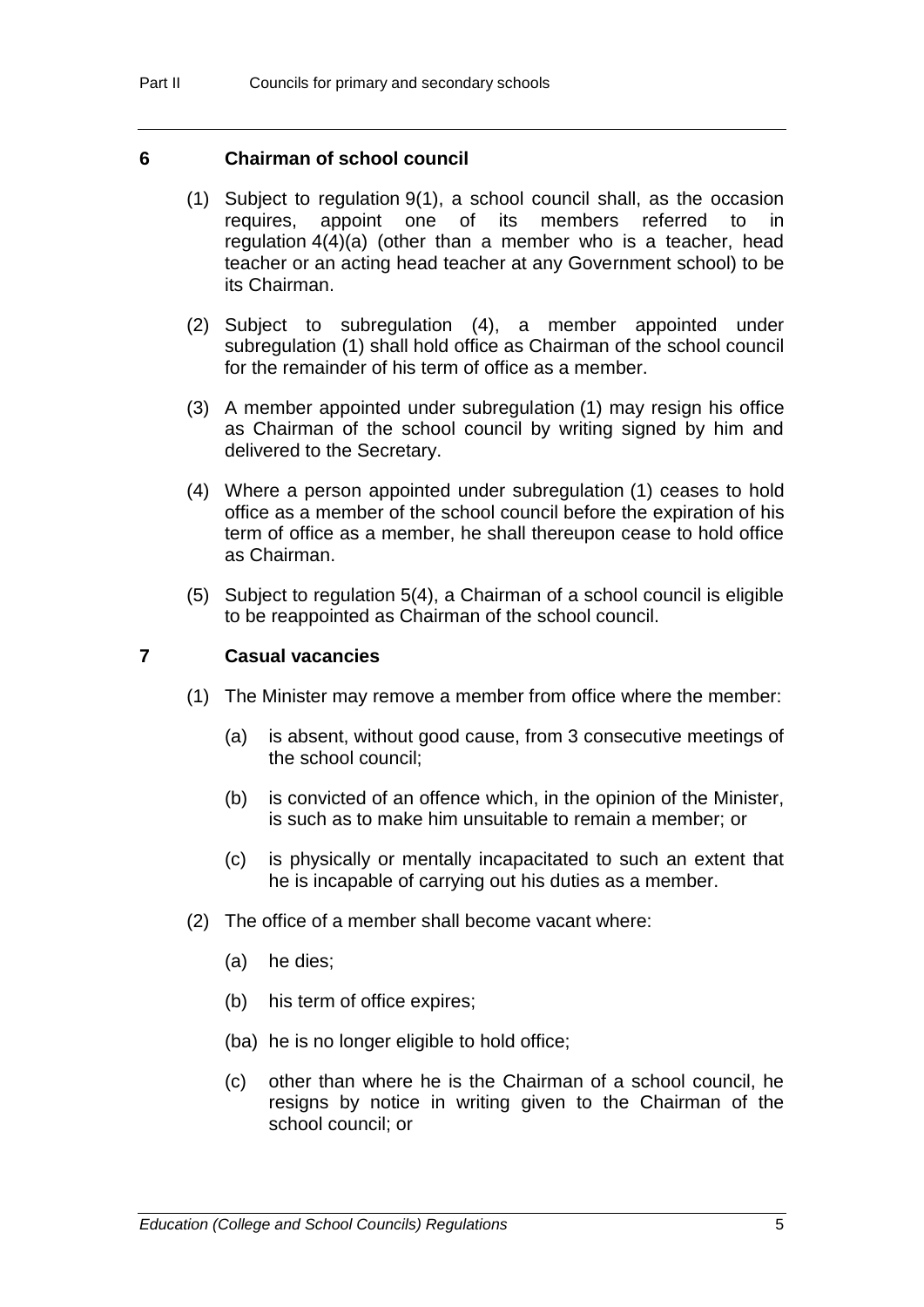- (d) in pursuance of subregulation (1), he is removed from office by the Minister.
- (3) A casual vacancy in the membership of a school council, other than the member referred to in regulation 4(4)(d), shall be filled as the school council determines (except that the person who fills the vacancy must in any case be eligible under regulation 4) and the person elected, appointed or co-opted to fill that casual vacancy shall hold office for the balance of the term of his predecessor.
- (4) Where a person ceases to be a member, or where a member ceases to hold a particular office on the school council, he shall immediately hand over to his successor all books, papers and funds which he held by virtue of that office.

#### **8 General meetings**

- (1) Subject to subregulation (2), in each year the member referred to in regulation 4(4)(d) is to:
	- (a) give notice of the vacancies, if any, in the membership of the school council for the year; and
	- (b) ensure that, as soon as practicable after giving notice, a meeting is, or meetings are, held at which members are elected to fill the vacancies and such other business required by the Act or these Regulations, or as the Minister determines, is conducted.
- (2) The member referred to in subregulation (1) shall not, in pursuance of that subregulation, call for a meeting or meetings in each year:
	- (a) until after the audit referred to in regulation 14(d) has been completed; and
	- (b) except with the consent of the Minister or a person authorised to consent by the Minister, later than 15 March.

#### **9 Meetings**

- (1) The Chairman of a school council or, if for any reason the Chairman of the school council is not available, the member referred to in regulation 4(4)(d) of the school council, may convene meetings of that school council.
- (2) The Minister, the Secretary, or not less than 3 members may, by notice in writing given to the Chairman of a school council, request that a meeting of the school council be convened for the purpose of considering the matter or matters specified in the notice.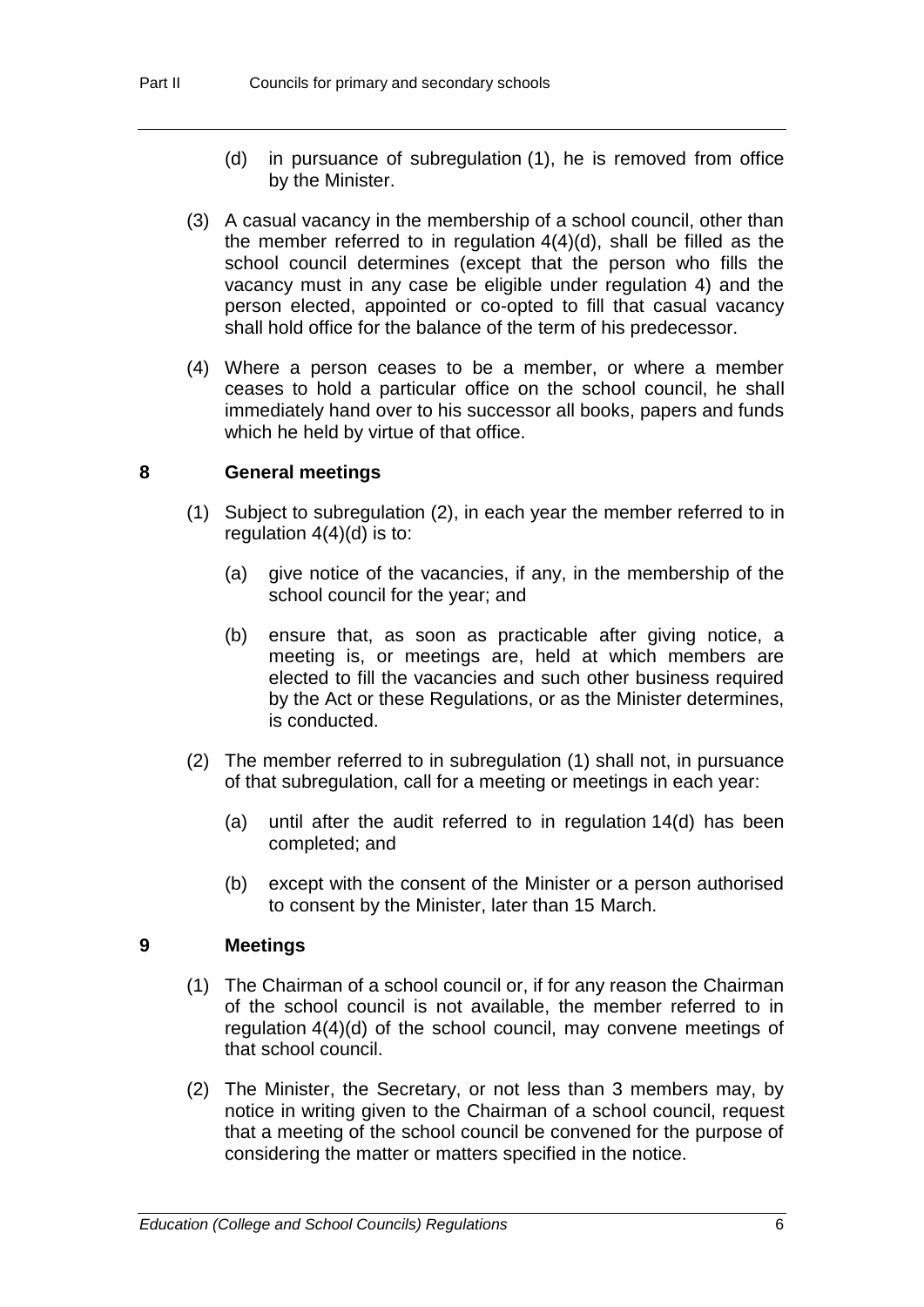- (3) Without prejudice to any other method of giving the notice, a notice may be given for the purpose of subregulation (2) to the Chairman of a school council by delivering the notice, addressed to the Chairman, to the head teacher of the Government school for which the school council is established.
- (4) Where a notice has been given under subregulation (2) to the Chairman of a school council, the Chairman shall convene a meeting of the school council by giving to each member not less than 3 days notice in writing of the date, time and place of the meeting and of the matter or matters specified in the notice.
- (5) At a meeting convened for the purpose of subregulation (2), no business shall be dealt with other than business arising out of a matter specified in the notice given under that subregulation in respect of that meeting.
- (6) The Chairman of a school council shall preside at all meetings of the school council at which he is present.
- (7) Where the Chairman of a school council is not present at a meeting of the school council, the members present shall appoint one of their number to preside at the meeting.
- (8) A quorum at a meeting of a school council is constituted by not less than one-half for the time being of the members and no business shall be conducted at a meeting unless a quorum is present.
- (9) Questions arising at a meeting of a school council shall be determined by a majority of the votes of the members present and voting.
- (10) The person presiding at a meeting of a school council has a deliberative vote only.
- (11) Where there is a vacancy in the office of Chairman of a school council and, but for this subregulation, the school council would not be able to appoint a member to be the Chairman of the school council, the Secretary may convene a meeting of the school council for that purpose.

#### **10 Powers and functions of school council not affected by vacancies**

The exercise of a power, or the performance of a function, by a school council is not affected by a vacancy in the membership of the school council.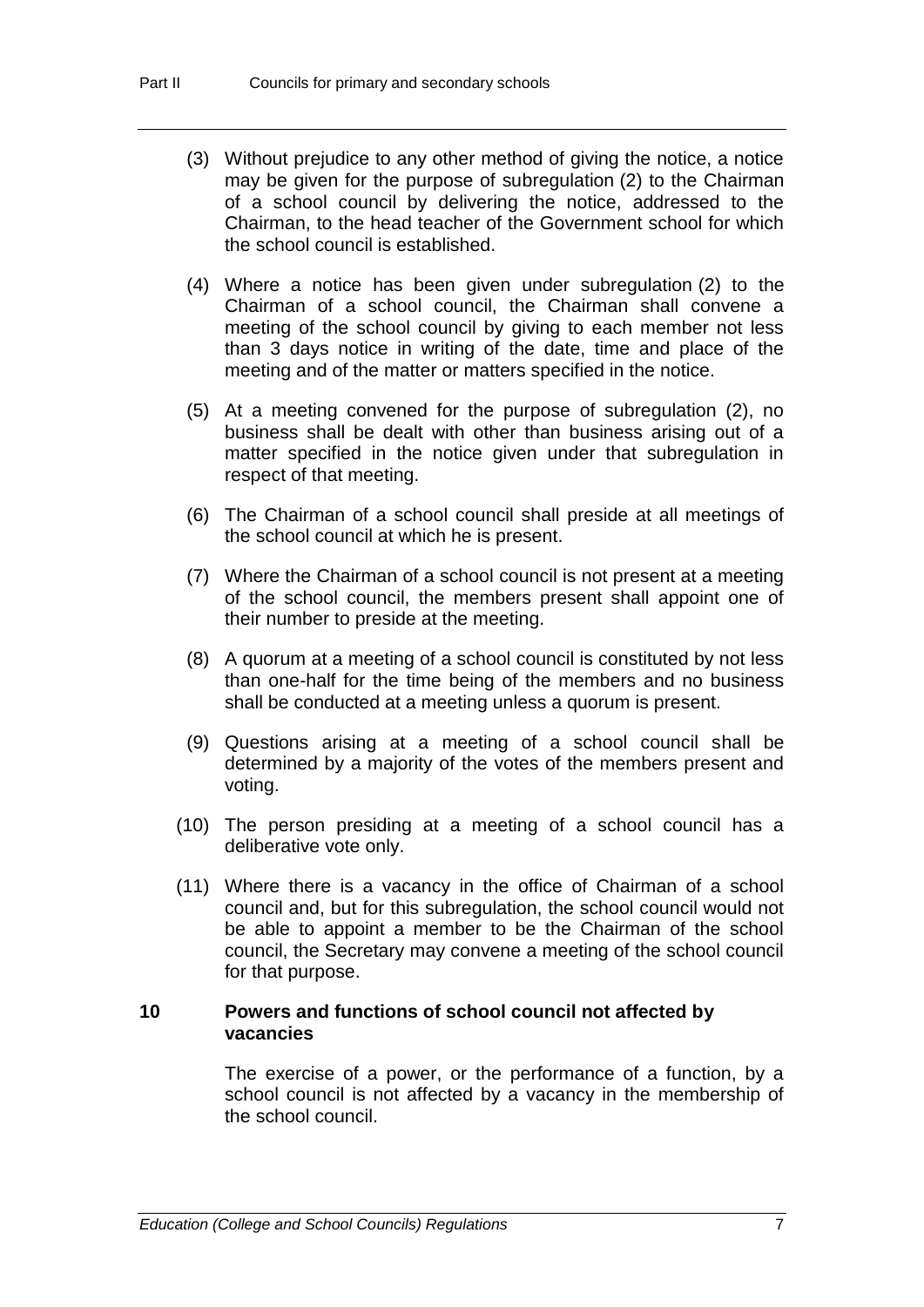# **Part III Accounts of school council**

#### **11 School council shall open and maintain certain accounts**

- (1) A school council:
	- (a) shall open and maintain at the Territory Insurance Office or at one or more ADIs approved by the Secretary an account to be known as the "School Council Official Account"; and
	- (b) may open and maintain at the Territory Insurance Office or at one or more ADIs approved by the Secretary such other banking accounts as the Secretary approves.
- (2) Subject to subregulation (2A), a school council shall pay into the School Council Official Account all moneys of the council referred to in section 71G of the Act.
- (2A) Notwithstanding subregulation (2), where a school council opens a banking account under subregulation (1)(b), it may pay into that account the moneys of the council referred to in section 71G(b) or (c) of the Act.
	- (3) A school council shall hold moneys in the School Council Official Account on behalf of the Minister.
	- (4) A school council shall keep separate records of transactions concerning each account.
	- (5) A school council shall nominate those persons who shall be signatories to the cheques of an account and such cheques shall be signed by not less than 2 of the signatories so nominated.
	- (6) For the purposes of subregulation (5), a school management council or group school management council established under section 71(5) of the Act shall obtain the approval of the Secretary before nominating a person under that subregulation.

#### **12 Expenditure of moneys**

A school council shall not, except with the approval in writing of the Secretary, expend moneys from an account other than on, or in relation to, the Government school for which it is established.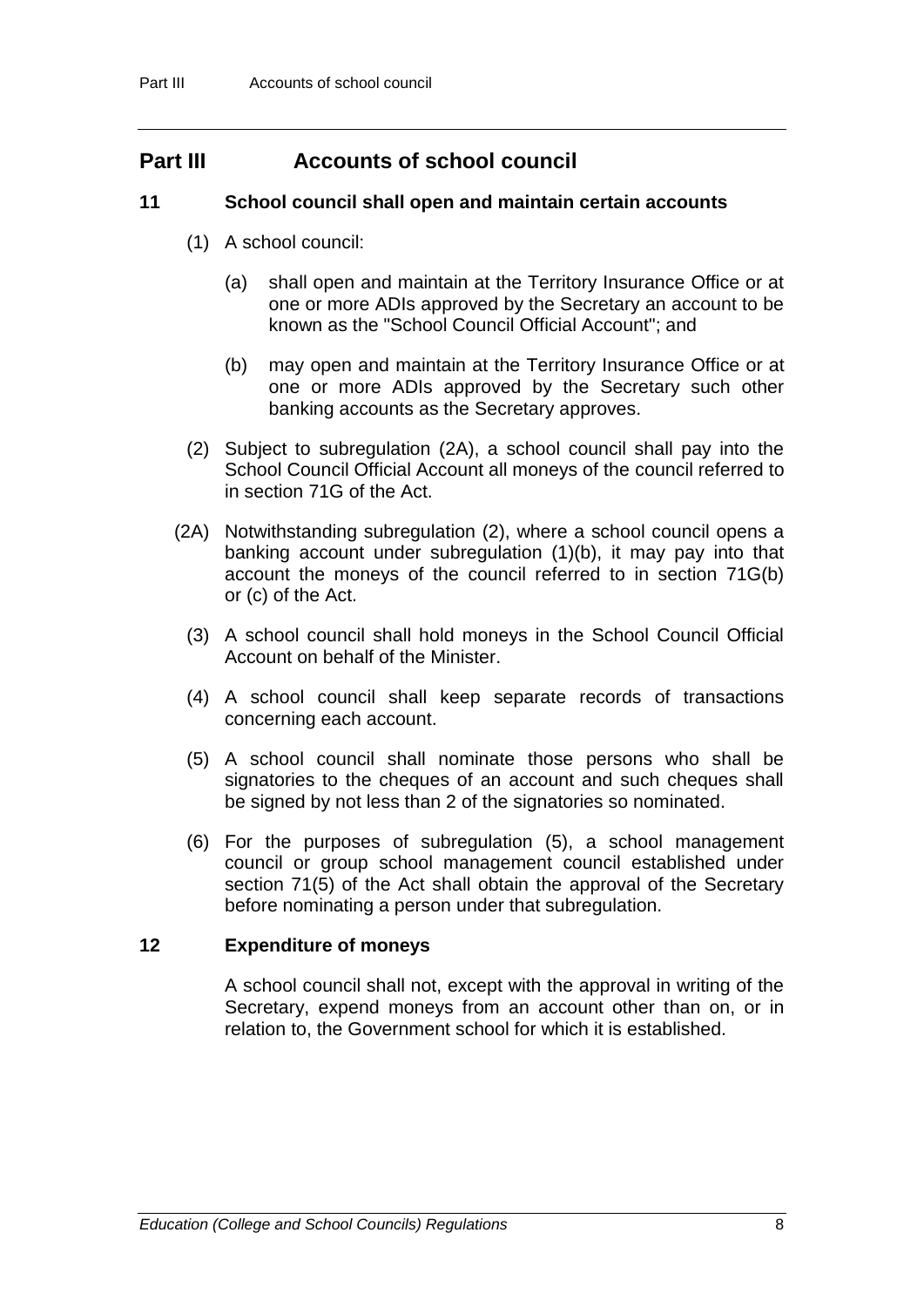#### **13 Ownership of materials and property purchased by school council**

Where a school council purchases materials or property:

- (a) partly or wholly from moneys of the school council referred to in section 71G(a) of the Act – such materials and property are the materials and property of the Minister; and
- (b) wholly from moneys of the school council referred to in section 71G(b) or (c) of the Act – such materials and property are the materials and property of the school council.

#### **14 General accounting requirements**

- (1) A school council shall ensure that:
	- (a) interest earned on moneys in an account is credited to the account;
	- (b) a payment made from an account is made by "Not Negotiable" cheque;
	- (c) a receipt is issued for money received by the school council, other than:
		- (i) in respect of over-the-counter sales by a Government school canteen or book store run by that school council; or
		- (ii) where the Secretary, by instrument in writing, otherwise determines;
	- (d) each account is audited, and a statement of receipts, payments and balance on hand with respect to the account is prepared by a person who is:
		- (i) a member of the Institute of Chartered Accountants, Institute of Public Accountants ACN 004 130 643 or CPA Australia; or
		- (ii) approved by the Secretary as suitable to carry out the audit,

and who the school council has, not later (except with the consent of the Minister or a person authorised to consent by the Minister) than 27 February in each year, appointed to carry out the audit for the immediately preceding year;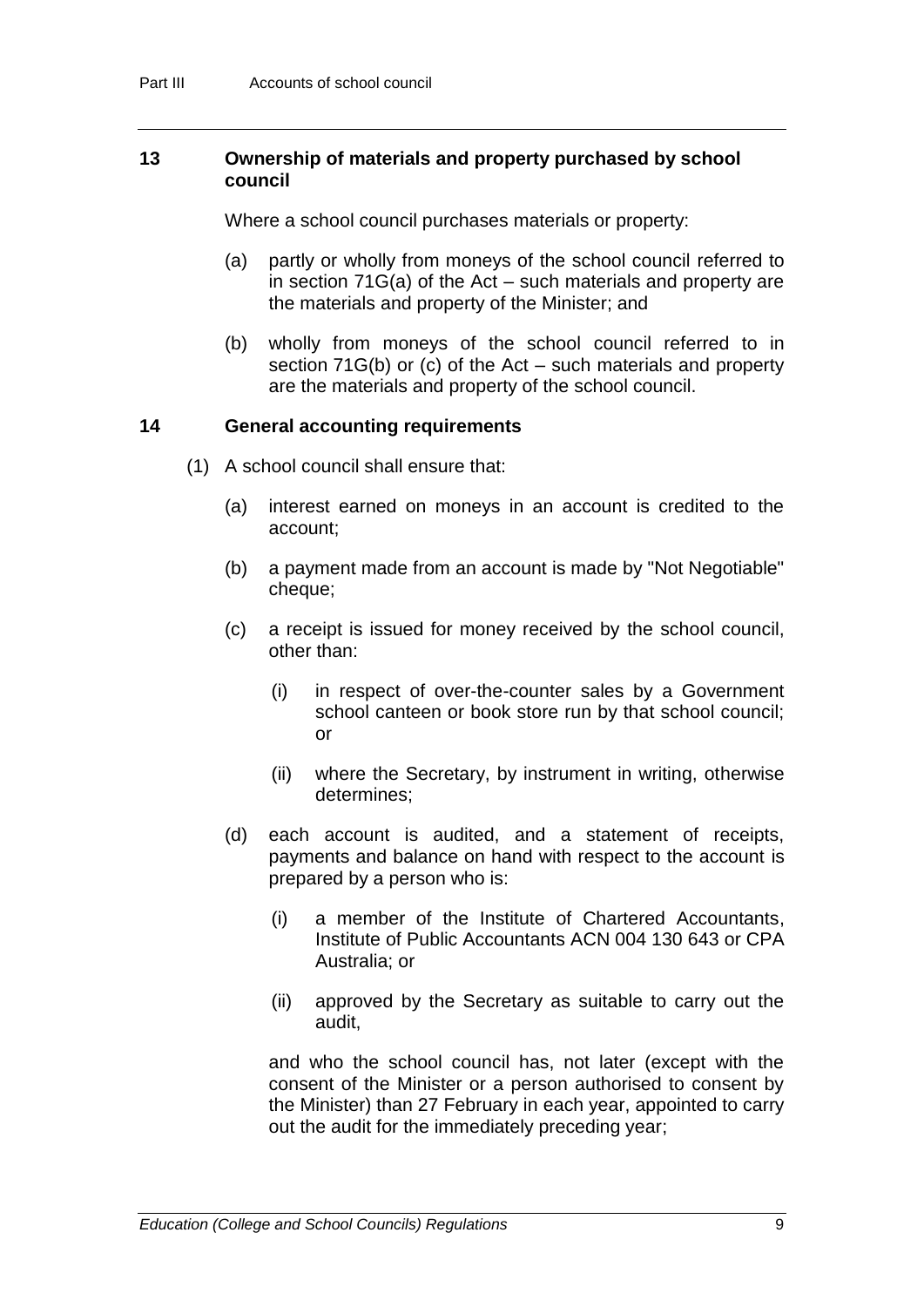- (e) at each annual general meeting, there is presented to it, in respect of each account, the statement referred to in paragraph (d) relating to that account;
- (f) a copy of the statement referred to in paragraph (d) relating to an account is forwarded to the Secretary as soon as practicable after the meeting referred to in paragraph (e) at which that statement was presented; and
- (g) a person is appointed, whether a member or otherwise, whose duty it is to:
	- (i) maintain books of each account; and
	- (ii) bank all moneys received for an account and, subject to regulation 11(5), make payments, as authorized by the school council, out of the account.
- (2) Notwithstanding the definition of *school council* in regulation 3, subregulation (1)(e) and (f) do not apply to or in relation to a school management council or group school management council established under section 71(5) of the Act.

#### **15 Secretary and treasurer to school council**

- (1) A school council may request the head teacher of the Government school for which it is established to direct the secretary or registrar of that Government school to act as either secretary or treasurer, or as both secretary and treasurer, to the school council.
- (2) Upon the receipt of an application referred to in subregulation (1), the head teacher may:
	- (a) subject to subregulation (3), give a direction referred to in subregulation (1); or
	- (b) reject the application.
- (3) The head teacher referred to in subregulation (1) shall not give under subregulation (2)(a) a direction referred to in subregulation (1) where the direction would require the person the subject of that direction to work, or attend meetings of the school council to which that direction relates, outside of that persons's normal working hours, unless:
	- (a) that person agrees to comply with that direction; and
	- (b) the Department of Education has arranged with the Commissioner as defined in the *Public Sector Employment and Management Act* for that person to receive recompense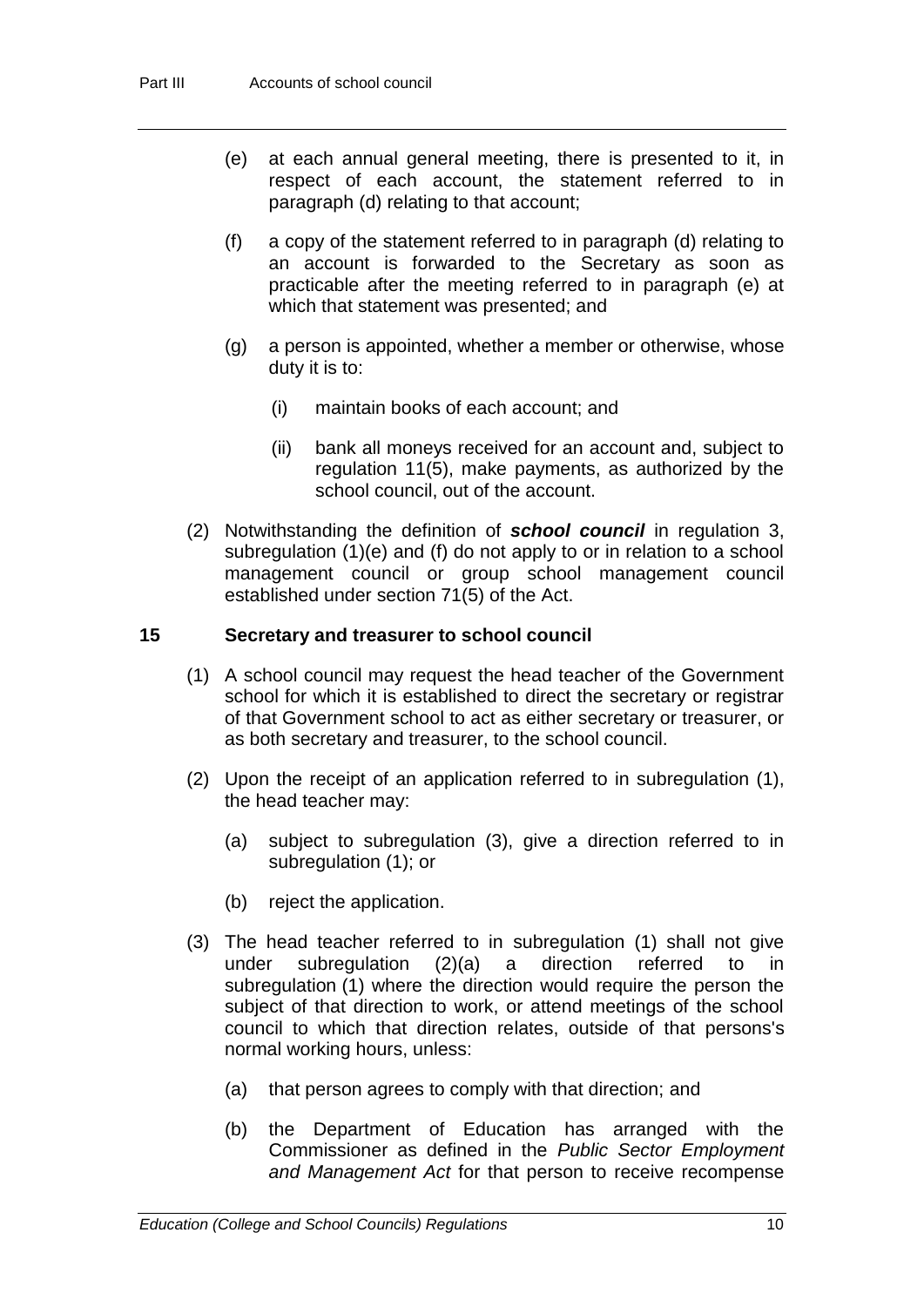for work or attendance outside of that person's normal working hours arising as a consequence of that person's compliance with that direction.

(4) A person the subject of a direction given under subregulation (2)(a) shall comply with that direction.

# **Part IV Miscellaneous**

#### **16 Prescribed services**

For the purposes of section 71C(h) of the Act, *prescribed services* means repair, maintenance and general upkeep.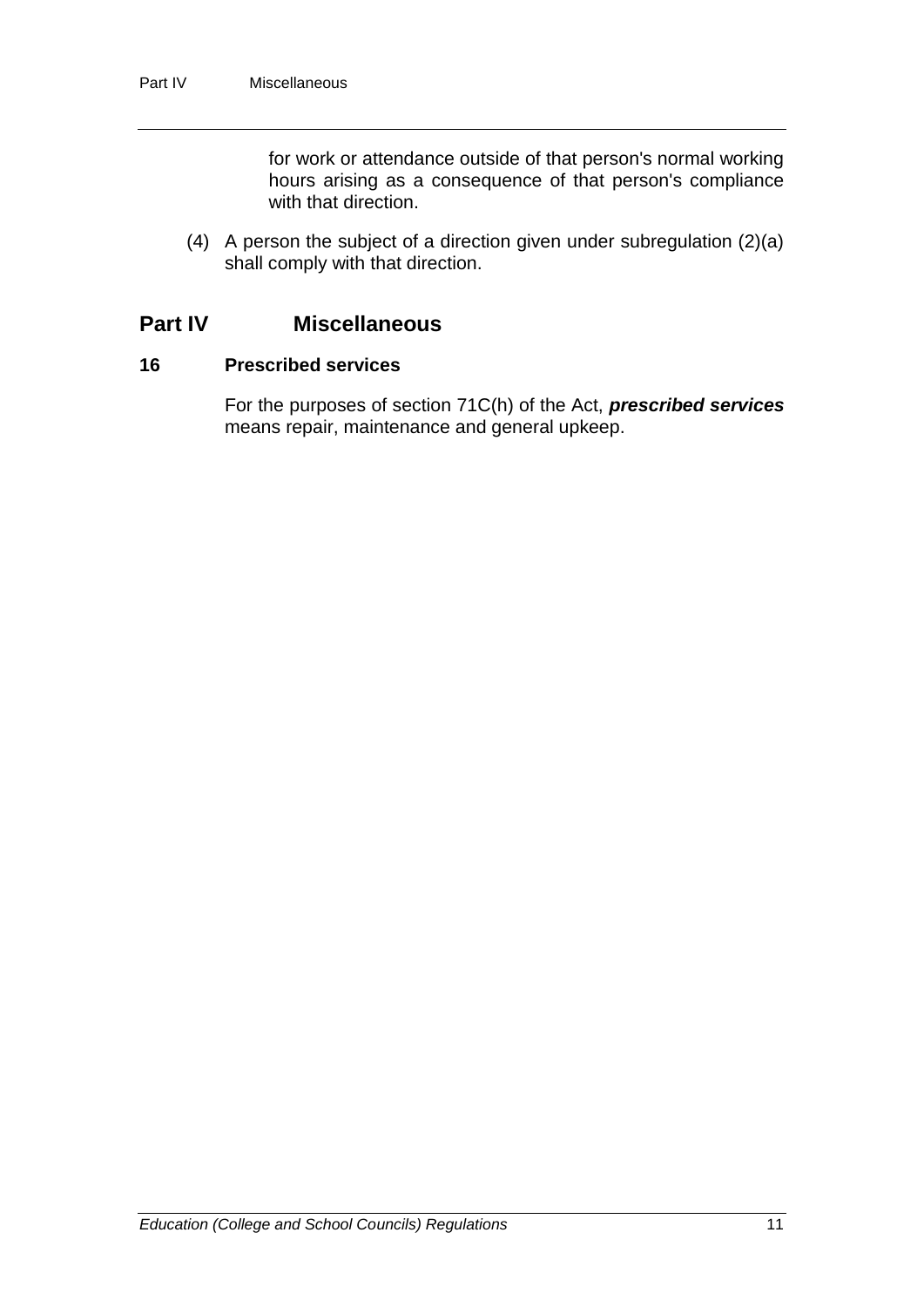#### **ENDNOTES**

**1 KEY**

Key to abbreviations

| $amd = amended$         | $od = order$                        |
|-------------------------|-------------------------------------|
| $app = appendix$        | $om = omitted$                      |
| $bl = by-law$           | $pt = Part$                         |
| $ch = Chapter$          | $r =$ regulation/rule               |
| $cl = clause$           | $rem = remainder$                   |
| $div = Division$        | renum = renumbered                  |
| $exp = expires/expired$ | $rep = repeated$                    |
| $f =$ forms             | $s = section$                       |
| Gaz = Gazette           | $sch = Schedule$                    |
| $h dg =$ heading        | $sdiv = Subdivision$                |
| ins = inserted          | <b>SL</b> = Subordinate Legislation |
| It = $long$ title       | sub = substituted                   |
| $nc = not commenced$    |                                     |

#### **2 LIST OF LEGISLATION**

|                 | Education (School Councils) Regulations (SL No. 3, 1983)                      |
|-----------------|-------------------------------------------------------------------------------|
| <b>Notified</b> | 4 February 1983                                                               |
| Commenced       | 11 February 1983 (r 2, s 2 Education Amendment Act 1982                       |
|                 | (Act No. 95, 1982) and Gaz G6, 11 February 1983, p 8)                         |
|                 | Amendment of the Education (School Councils) Regulations (SL No. 23, 1983)    |
| <b>Notified</b> | 29 July 1983                                                                  |
| Commenced       | 29 July 1983                                                                  |
|                 | Approximants of the Education (Cabool Councile) Demulations (CLAIs, 24, 4007) |

*Amendments of the Education (School Councils) Regulations* **(SL No. 31, 1987)** Notified 1 July 1987<br>Commenced 15 July 198 15 July 1987 (r 1)

*Amendments of the Education (School Councils) Regulations* **(SL No. 55, 1987)** Notified 13 January 1988<br>Commenced 28 January 1988 28 January 1988 (r 1)

*Amendments of the Education (School Councils) Regulations* **(SL No. 4, 1988)** Notified 9 February 1988<br>Commenced 1 February 1988 1 February 1988 (r 1)

*Amendments of the Education (School Councils) Regulations* **(SL No. 9, 1988)** Notified 7 March 1988<br>Commenced 7 March 1988 7 March 1988

#### *Amendments of the Education (School Councils) Regulations* **(SL No. 51, 1988)** 1 December 1988

Commenced 1 December 1988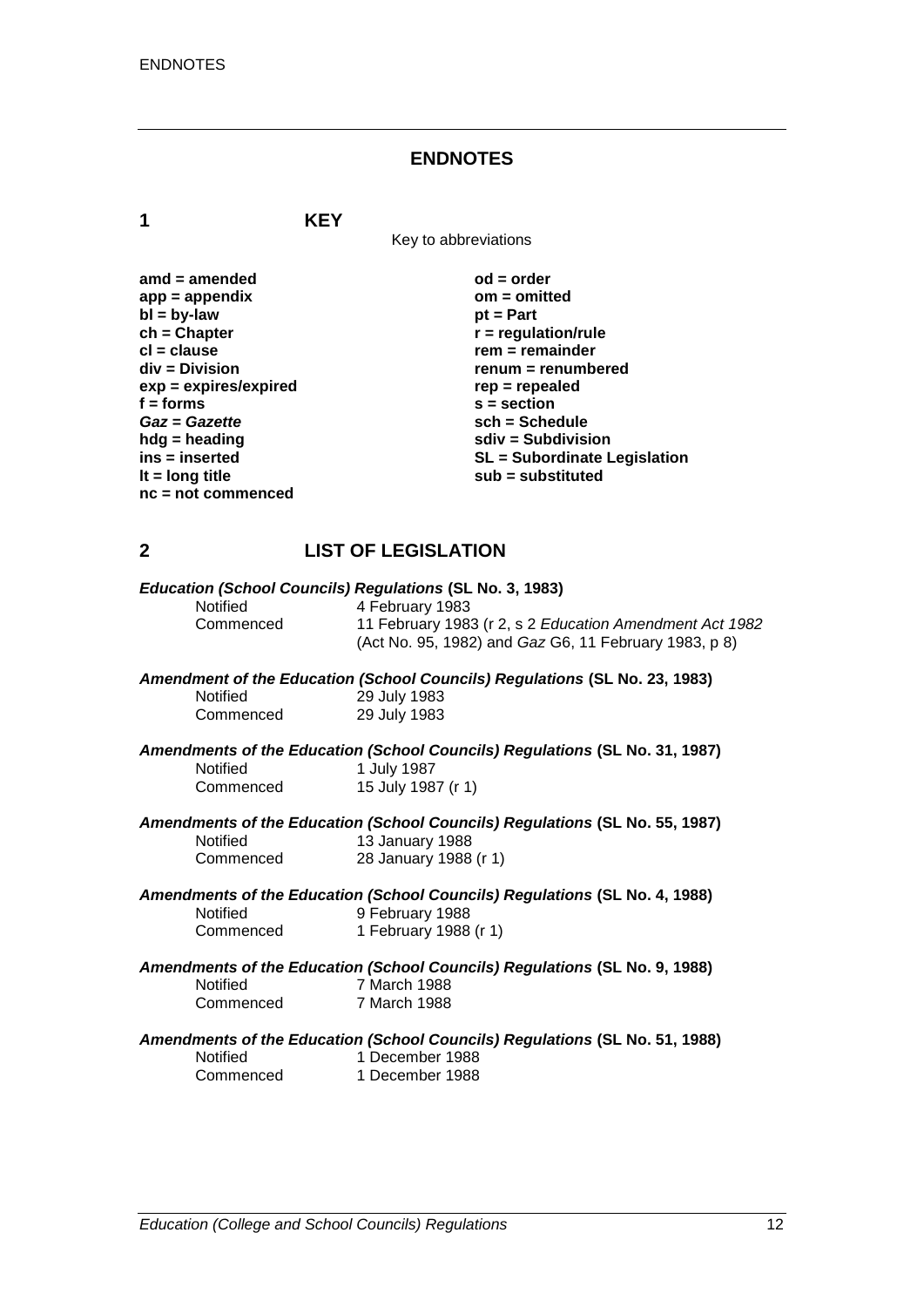|       |                                                  | Amendments of Education (School Councils) Regulations (SL No. 74, 1991)                                                    |
|-------|--------------------------------------------------|----------------------------------------------------------------------------------------------------------------------------|
|       | Notified                                         | 20 December 1991                                                                                                           |
|       | Commenced                                        | 20 December 1991 (r 1, s 2 Education Amendment Act                                                                         |
|       |                                                  | (No. 2) 1991 (Act No. 71, 1991) and Gaz S65,                                                                               |
|       |                                                  | 20 December 1991)                                                                                                          |
|       | (Act No. 28, 1993)                               | <b>Public Sector Employment and Management (Consequential Amendments) Act 1993</b>                                         |
|       | Assent date                                      | 30 June 1993                                                                                                               |
|       | Commenced                                        | 1 July 1993 (s 2, s 2 Public Sector Employment and<br>Management Act 1993 (Act No. 11, 1993) and Gaz S53,<br>29 June 1993) |
|       | Notified                                         | Amendments of Education (School Councils) Regulations (SL No. 1, 1994)<br>1 February 1994                                  |
|       | Commenced                                        | 1 February 1994                                                                                                            |
|       |                                                  |                                                                                                                            |
|       |                                                  | Amendments of Education (School Councils) Regulations (SL No. 28, 1995)                                                    |
|       | Notified                                         | 9 August 1995                                                                                                              |
|       | Commenced                                        | 9 August 1995                                                                                                              |
|       |                                                  | Financial Institutions (Miscellaneous Amendments) Act 1997 (Act No. 23, 1997)                                              |
|       | Assent date                                      | 2 June 1997                                                                                                                |
|       | Commenced                                        | 2 June 1997                                                                                                                |
| 1997) |                                                  | Amendments of Education (College and School Councils) Regulations (SL No. 23,                                              |
|       | Notified                                         | 9 July 1997                                                                                                                |
|       | Commenced                                        | 9 July 1997                                                                                                                |
|       |                                                  | Territory Insurance Office (Miscellaneous Amendments) Act 1998 (Act No. 37, 1998)                                          |
|       | Assent date                                      | 27 May 1998                                                                                                                |
|       | Commenced                                        | 27 May 1998                                                                                                                |
|       |                                                  | Statute Law Revision (Financial Provisions) Act 2002 (Act No. 38, 2002)                                                    |
|       | Assent date                                      | 13 September 2002                                                                                                          |
|       | Commenced                                        | 30 October 2002 (Gaz G43, 30 October 2002, p 3)                                                                            |
|       |                                                  |                                                                                                                            |
|       |                                                  | Statute Law Revision Act (No. 2) 2002 (Act No. 59, 2002)                                                                   |
|       | Assent date                                      | 7 November 2002                                                                                                            |
|       | Commenced                                        | 7 November 2002                                                                                                            |
|       | Statute Law Revision Act 2009 (Act No. 25, 2009) |                                                                                                                            |
|       | Assent date                                      | 1 September 2009                                                                                                           |
|       | Commenced                                        | 16 September 2009 (Gaz G37, 16 September 2009, p 3)                                                                        |
| 2012) |                                                  | Batchelor Institute of Indigenous Tertiary Education Amendment Act 2012 (Act No. 4,                                        |
|       | Assent date                                      | 22 March 2012                                                                                                              |
|       | Commenced                                        | 14 May 2012 (Gaz S20, 11 May 2012)                                                                                         |
|       |                                                  | Local Government Amendment Act 2013 (Act No. 28, 2013)                                                                     |
|       | Assent date                                      | 8 November 2013                                                                                                            |
|       | Commenced                                        | 8 November 2013                                                                                                            |